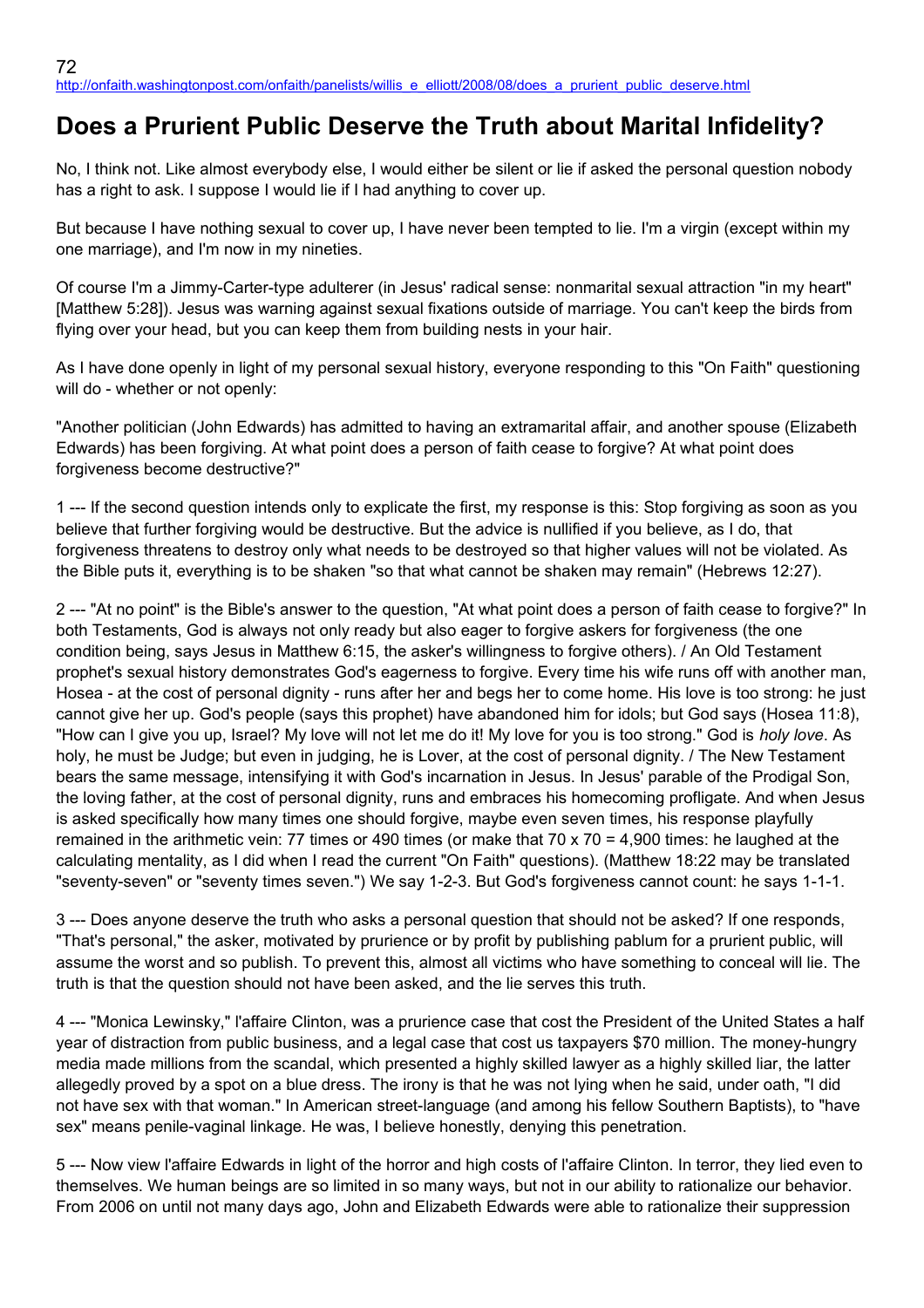of his former extramarital relationship. And it is as silly, and as nosy, to say what Elizabeth should have done upon discovery of John's unfaithfulness as it was to say what Hillary should have done.

6 --- Monogamy is natural for swans but not for our species. But since monogamy is the highest and the only egalitarian male-female sexual relationship, marital faithfulness is a fight against nature. (We are born primates with the unnatural potential of becoming human beings.) Nature-worshippers "naturally" oppose monogamy. The Bible tells the story of humanity's evolution from polygamy to monogamy, and the biblical ideal still so penetrates the American mind that prominent failures to maintain monogamy rivet public attention. This phenomenon is itself a scandal of the present sex-sated American mind, soap-opera sex moved to the front page for exposure and entertainment.

7 --- Maritally unfaithful men and women pay a high price for their "natural" behavior. Our society is hypocritical in encouraging natural sexual behavior (especially in commercial advertising and entertainment) while condemning it in politicians.

**BY WILLIS E. ELLIOTT | AUGUST 25, 2008; 6:28 AM ETSAVE & SHARE: PREVIOUS: [AMEN CHORUS AT THE DNC](http://onfaith.washingtonpost.com/onfaith/panelists/susan_brooks_thistlethwaite/2008/08/amen_at_the_dnc.html) | NEXT: [DESTRUCTIVE FORGIVENESS OR FATAL UNFORGIVENESS](http://onfaith.washingtonpost.com/onfaith/panelists/samuel_rodriguez/2008/08/destructive_forgiveness_or_fat.html)**

**Comments Please report offensive comments below.**

ECLA

**POSTED BY: ANONYMOUS | AUGUST 28, 2008 5:22 PM [REPORT OFFENSIVE COMMENT](mailto:blogs@washingtonpost.com?subject=On%20Faith%20Panelists%20Blog%20%20%7C%20%20Anonymous%20%20%7C%20%20Does%20a%20Prurient%20Public%20Deserve%20the%20Truth%20about%20Marital%20Infidelity?%20%20%7C%20%204511884&body=%0D%0D%0D%0D%0D================%0D?__mode=view%26_type=comment%26id=4511884%26blog_id=618)**

A D V i C E: Sample, On WHAT TO DO NEXT:

Remember: Do-Not fix what is NOT BROKEN & thus only prevent from being broken & Think Globally & thus act Locally!

Note: The U.S. should Isolate Itself for 3-Years!

PS: It is now time to clean-out or pull-out alot of our U.S. Prison Population [2.2 Million, imagine the Voter potentiate Blocks] by giving many, who linger needlessly in OUR 'Puss-Hole' SYSTEM,

[because of self aggrandizing judgeships or ridiculous stale un-uniform or uniform Laws, omitting or denying DNA testingetc] THAT

Since many (majority) are Black, and so, the New white house Prez, Black & White ,Administration of 2009 should 'alot' AMNESTY or Once in a Life-Time PARDON(s), and Not across the board Amnesty's like the Bushes Admin, hath unjustly given 'illegal Immigrants' [Foreigners from the Near Abroad] time & time again!

**POSTED BY: ANONYMOUS | AUGUST 28, 2008 5:02 PM [REPORT OFFENSIVE COMMENT](mailto:blogs@washingtonpost.com?subject=On%20Faith%20Panelists%20Blog%20%20%7C%20%20Anonymous%20%20%7C%20%20Does%20a%20Prurient%20Public%20Deserve%20the%20Truth%20about%20Marital%20Infidelity?%20%20%7C%20%204511858&body=%0D%0D%0D%0D%0D================%0D?__mode=view%26_type=comment%26id=4511858%26blog_id=618)**

Live From Coney Island N.Y., A white ISRAELi-American raised by black African-Americans: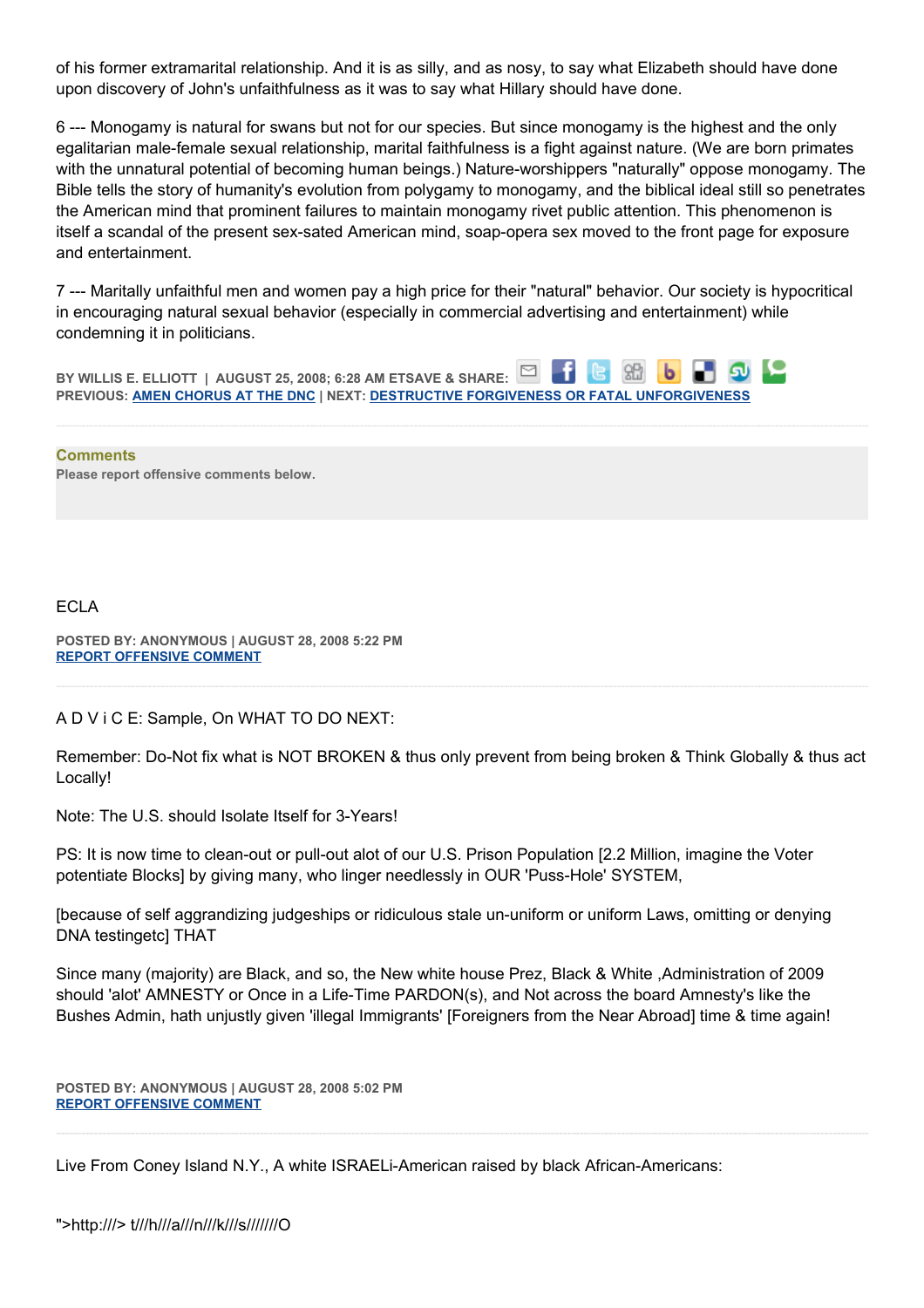V?:♦)<?:♦)<?:♦) <?:♦) <?:♦)<?:♦/B O?:♦)<?:♦)<?:♦) <?:♦) <?:♦)<?:♦/A T?:♦)<?:♦)<?:♦) <?:♦) <?:♦)<?:♦/M O?:♦)<?:♦)<?:♦) <?:♦) <?:♦)<?:♦/A \\\\\\\\\\\\\2\\\\0\\\\0\\\\9+\\\\\\\\\\\\.& V?:♦)<?:♦)<?:♦) <?:♦) <?:♦)<?:♦/B O?:♦)<?:♦)<?:♦) <?:♦) <?:♦)<?:♦)i T?:♦)<?:♦)<?:♦) <?:♦) <?:♦)<?:♦/D E?:♦)<?:♦)<?:♦) <?:♦) <?:♦)<?:♦/E Yea OBAMA--Team! Nay McCAiN....... **[http://en.wikipedia.org/wiki/Joe\\_Biden](http://en.wikipedia.org/wiki/Joe_Biden)** SE! YES! YA! DA! OK! .

Vote: Brothers & Sisters Obama's & Biden's for PREZ's instead in Nov.2008+

Vote: PEACE,PAZ,SALAAM,SHALOM,AHiMSA,ZHENGYU, FREIDEN,МИР…

---

. . .

**POSTED BY: ANONYMOUS | AUGUST 28, 2008 5:01 PM [REPORT OFFENSIVE COMMENT](mailto:blogs@washingtonpost.com?subject=On%20Faith%20Panelists%20Blog%20%20%7C%20%20Anonymous%20%20%7C%20%20Does%20a%20Prurient%20Public%20Deserve%20the%20Truth%20about%20Marital%20Infidelity?%20%20%7C%20%204511855&body=%0D%0D%0D%0D%0D================%0D?__mode=view%26_type=comment%26id=4511855%26blog_id=618)**

## b

**POSTED BY: A | AUGUST 28, 2008 5:00 PM [REPORT OFFENSIVE COMMENT](mailto:blogs@washingtonpost.com?subject=On%20Faith%20Panelists%20Blog%20%20%7C%20%20a%20%20%7C%20%20Does%20a%20Prurient%20Public%20Deserve%20the%20Truth%20about%20Marital%20Infidelity?%20%20%7C%20%204511853&body=%0D%0D%0D%0D%0D================%0D?__mode=view%26_type=comment%26id=4511853%26blog_id=618)**

## WILLIS E ELLIOTT

Good Post. We, as a society, seem to be more intent on trying to live and run other people's lives than living our own, are we not?

For those of you that are either Jewish or Christian or consider yourself Jewish or Christian, look at King David and as it says of him, "This is a man after My Own Heart", and My in this sentence is referring to God.

So if you consider yourself Jewish or Christian and are of the condemning sort, this is something to think about, don't you think?

Take care, be ready.

Sincerely, Thomas Paul Moses Baum.

**POSTED BY: THOMAS BAUM | AUGUST 26, 2008 10:51 AM [REPORT OFFENSIVE COMMENT](mailto:blogs@washingtonpost.com?subject=On%20Faith%20Panelists%20Blog%20%20%7C%20%20Thomas%20Baum%20%20%7C%20%20Does%20a%20Prurient%20Public%20Deserve%20the%20Truth%20about%20Marital%20Infidelity?%20%20%7C%20%204510014&body=%0D%0D%0D%0D%0D================%0D?__mode=view%26_type=comment%26id=4510014%26blog_id=618)**

## Willis Elliott

This is a silly question, but you have given the best answer of anyone on the panel. This is a case of a very wise man.

I also agree, that On Faith is gradually running down, and being consumed by people who are mentally ill, who post non-sense, or else who post ignorant and silly things, which should be censored and excluded. The blog is all trashed-up and difficult to take.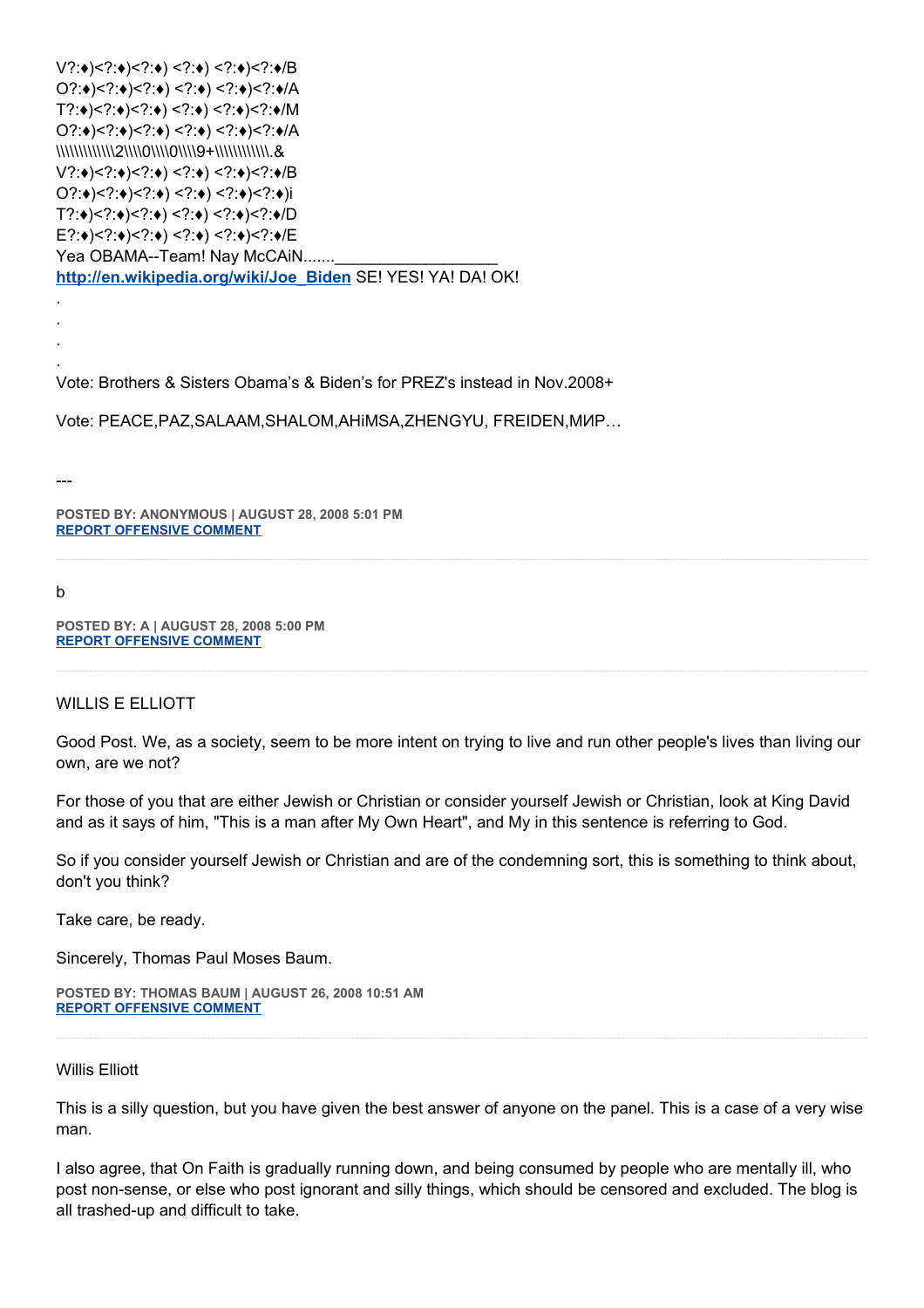Many of the more intelligent posters seem to have gone away.

**POSTED BY: DANIEL IN THE LION'S DEN | AUGUST 26, 2008 10:29 AM [REPORT OFFENSIVE COMMENT](mailto:blogs@washingtonpost.com?subject=On%20Faith%20Panelists%20Blog%20%20%7C%20%20Daniel%20in%20the%20Lion)**

I could not agree more. Fact is, politicians are human just like the rest of us. So many people tend to try and hold their leaders to a higher standard than they themselves are willing to live up too. This always ends in disaster.

**POSTED BY: C. M. KEEL, SR | AUGUST 26, 2008 7:17 AM [REPORT OFFENSIVE COMMENT](mailto:blogs@washingtonpost.com?subject=On%20Faith%20Panelists%20Blog%20%20%7C%20%20C.%20M.%20Keel,%20Sr%20%20%7C%20%20Does%20a%20Prurient%20Public%20Deserve%20the%20Truth%20about%20Marital%20Infidelity?%20%20%7C%20%204509933&body=%0D%0D%0D%0D%0D================%0D?__mode=view%26_type=comment%26id=4509933%26blog_id=618)**

"Nature-worshippers "naturally" oppose monogamy. "

Actually they don't. I'm a perfect example. Been with one person for ten years, married for five and have never dreamed of being with anyone else. What others do is not my business. Is monogamy natural? In some cases yes. In some others, no. So what? That's got nothing to do with me.

Don't tell someone who isn't like you what 'they' believe.

And on this: "I'm a virgin (except within my one marriage)"

makes you celibate, not a virgin.

**POSTED BY: RIA | AUGUST 25, 2008 5:26 PM [REPORT OFFENSIVE COMMENT](mailto:blogs@washingtonpost.com?subject=On%20Faith%20Panelists%20Blog%20%20%7C%20%20Ria%20%20%7C%20%20Does%20a%20Prurient%20Public%20Deserve%20the%20Truth%20about%20Marital%20Infidelity?%20%20%7C%20%204509665&body=%0D%0D%0D%0D%0D================%0D?__mode=view%26_type=comment%26id=4509665%26blog_id=618)**

McCain's first marriage resulted in divorce. The history is not a plus for JM.

From: **[http://www.huffingtonpost.com/2008/06/09/john-mccains-first-wife-s\\_n\\_106021.html?page=2](http://www.huffingtonpost.com/2008/06/09/john-mccains-first-wife-s_n_106021.html?page=2)**

"McCain likes to illustrate his moral fibre by referring to his five years as a prisoner-of-war in Vietnam. And to demonstrate his commitment to family values, the 71-year-old former US Navy pilot pays warm tribute to his beautiful blonde wife, Cindy, with whom he has four children.

But there is another Mrs McCain who casts a ghostly shadow over the Senator's presidential campaign. She is seldom seen and rarely written about, despite being mother to McCain's three eldest children.

And yet, had events turned out differently, it would be she, rather than Cindy, who would be vying to be First Lady. She is McCain's first wife, Carol, who was a famous beauty and a successful swimwear model when they married in 1965.

She was the woman McCain dreamed of during his long incarceration and torture in Vietnam's infamous 'Hanoi Hilton' prison and the woman who faithfully stayed at home looking after the children and waiting anxiously for news.

But when McCain returned to America in 1973 to a fanfare of publicity and a handshake from Richard Nixon, he discovered his wife had been disfigured in a terrible car crash three years earlier. Her car had skidded on icy roads into a telegraph pole on Christmas Eve, 1969. Her pelvis and one arm were shattered by the impact and she suffered massive internal injuries.

When Carol was discharged from hospital after six months of life-saving surgery, the prognosis was bleak. In order to save her legs, surgeons

had been forced to cut away huge sections of shattered bone, taking with it her tall, willowy figure. She was confined to a wheelchair and was forced to use a catheter.

Through sheer hard work, Carol learned to walk again. But when John McCain came home from Vietnam, she had gained a lot of weight and bore little resemblance to her old self.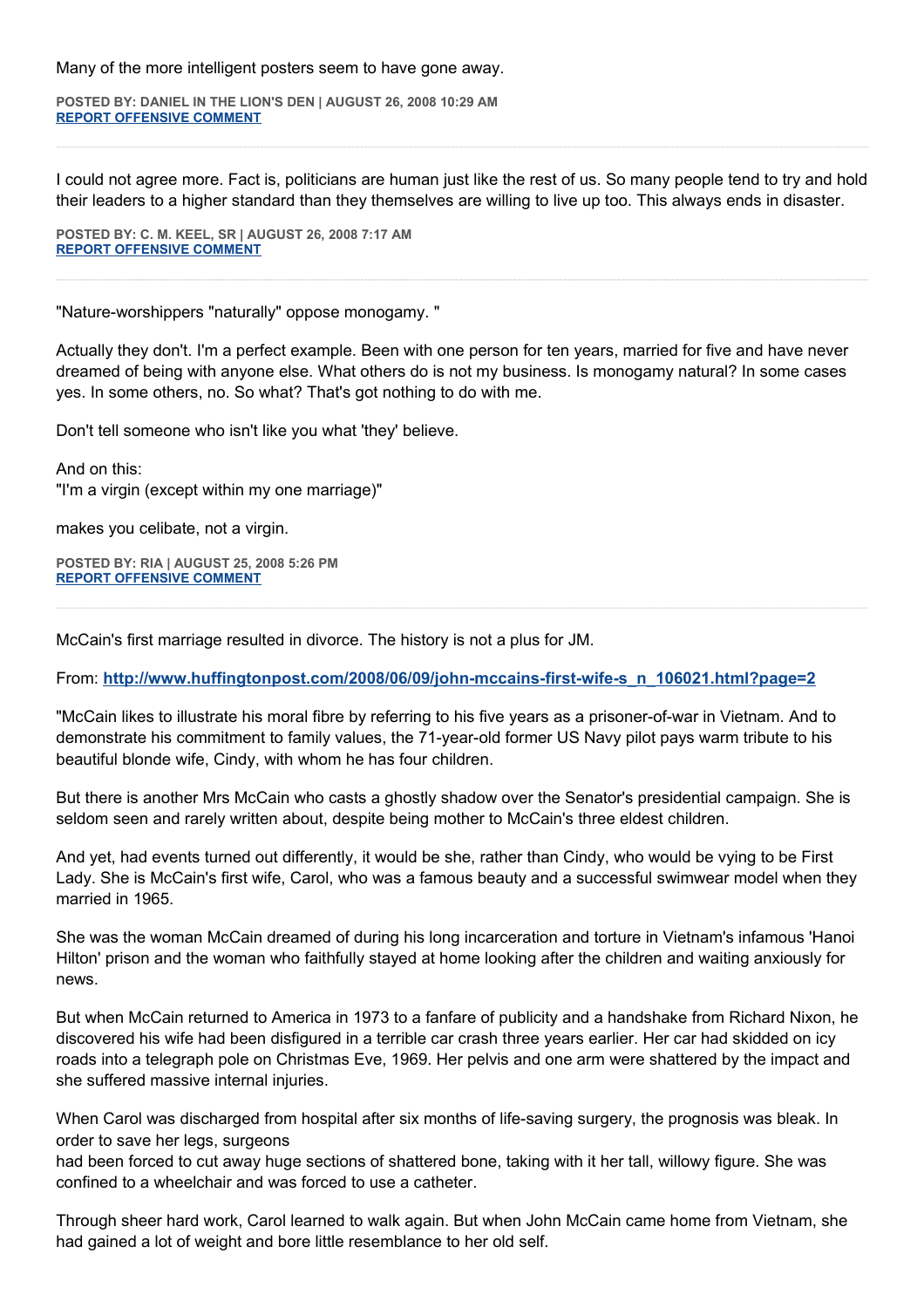Today, she stands at just 5ft4in and still walks awkwardly, with a pronounced limp. Her body is held together by screws and metal plates and, at 70, her face is worn by wrinkles that speak of decades of silent suffering.

For nearly 30 years, Carol has maintained a dignified silence about the accident, McCain and their divorce. But last week at the bungalow where she now lives at Virginia Beach, a faded seaside resort 200 miles south of Washington, she told The Mail on Sunday how McCain divorced her in 1980 and married Cindy, 18 years his junior and the heir to an Arizona brewing fortune, just one month later.

Carol insists she remains on good terms with her ex-husband, who agreed as part of their divorce settlement to pay her medical costs for life. 'I have no bitterness,'

she says. 'My accident is well recorded. I had 23 operations, I am five inches shorter than I used to be and I was in hospital for six months. It was just awful, but it wasn't the reason for my divorce.

'My marriage ended because John McCain didn't want to be 40, he wanted to be 25. You know that happens...it just does.'

Some of McCain's acquaintances are less forgiving, however. They portray the politician as a self-centred womaniser who effectively abandoned his crippled wife to 'play the field'. They accuse him of finally settling on Cindy, a former rodeo beauty queen, for financial reasons."

Do the five years in a Vietnamese POW camp where he suffered significant and brutal interrogation and his 17 military awards get him off the "thou shalt not comment adultery", "thou shalt not cheat" and marriage vows' hook???

No it does not!!!!

I might just write-in General Colin Powell's name as my presidential choice slot as BO's religious history is more than disturbing.

**POSTED BY: CONCERNED THE CHRISTIAN NOW LIBERATED | AUGUST 25, 2008 4:12 PM [REPORT OFFENSIVE COMMENT](mailto:blogs@washingtonpost.com?subject=On%20Faith%20Panelists%20Blog%20%20%7C%20%20Concerned%20The%20Christian%20Now%20Liberated%20%20%7C%20%20Does%20a%20Prurient%20Public%20Deserve%20the%20Truth%20about%20Marital%20Infidelity?%20%20%7C%20%204509624&body=%0D%0D%0D%0D%0D================%0D?__mode=view%26_type=comment%26id=4509624%26blog_id=618)**

I really only care when the politician involved is also trying to dictate a 'morality' he's not living up to.... and, frankly, Edwards isn't even running. It's a diversion from McCain's own cheating and \*abandonment\* of his wife for a wealthier and younger one after her car accident.

Cheating... does happen, particularly in a culture that represses sexuality in the first place, turning a marriage into, in fact, a battle against the natural instincts Rev. Elliot mentions.

I don't consider it my business, but from what you can't help but hear, Mr. and Mrs. Edwards \*worked it out.\* That's how these things sometimes go.

Hypocrisy in a politician concerns me. Someone trying to extirpate their own conflicts and senses of 'sin' by using government to control others, concerns me.

The media turning itself into an unwilling public confessional just for the sake of pretending people have the right to moralize about absolutes that really aren't the norm in so many regular folks' lives, ...Well, that's voicing concerns I don't share. And I don't think it serves the public good.

If it's about forgiveness, it appears Mrs. Edwards has.... and that's her business.

Isn't there, like, anything \*important\* going on right around now?

**POSTED BY: PAGANPLACE | AUGUST 25, 2008 1:04 PM [REPORT OFFENSIVE COMMENT](mailto:blogs@washingtonpost.com?subject=On%20Faith%20Panelists%20Blog%20%20%7C%20%20Paganplace%20%20%7C%20%20Does%20a%20Prurient%20Public%20Deserve%20the%20Truth%20about%20Marital%20Infidelity?%20%20%7C%20%204509511&body=%0D%0D%0D%0D%0D================%0D?__mode=view%26_type=comment%26id=4509511%26blog_id=618)**